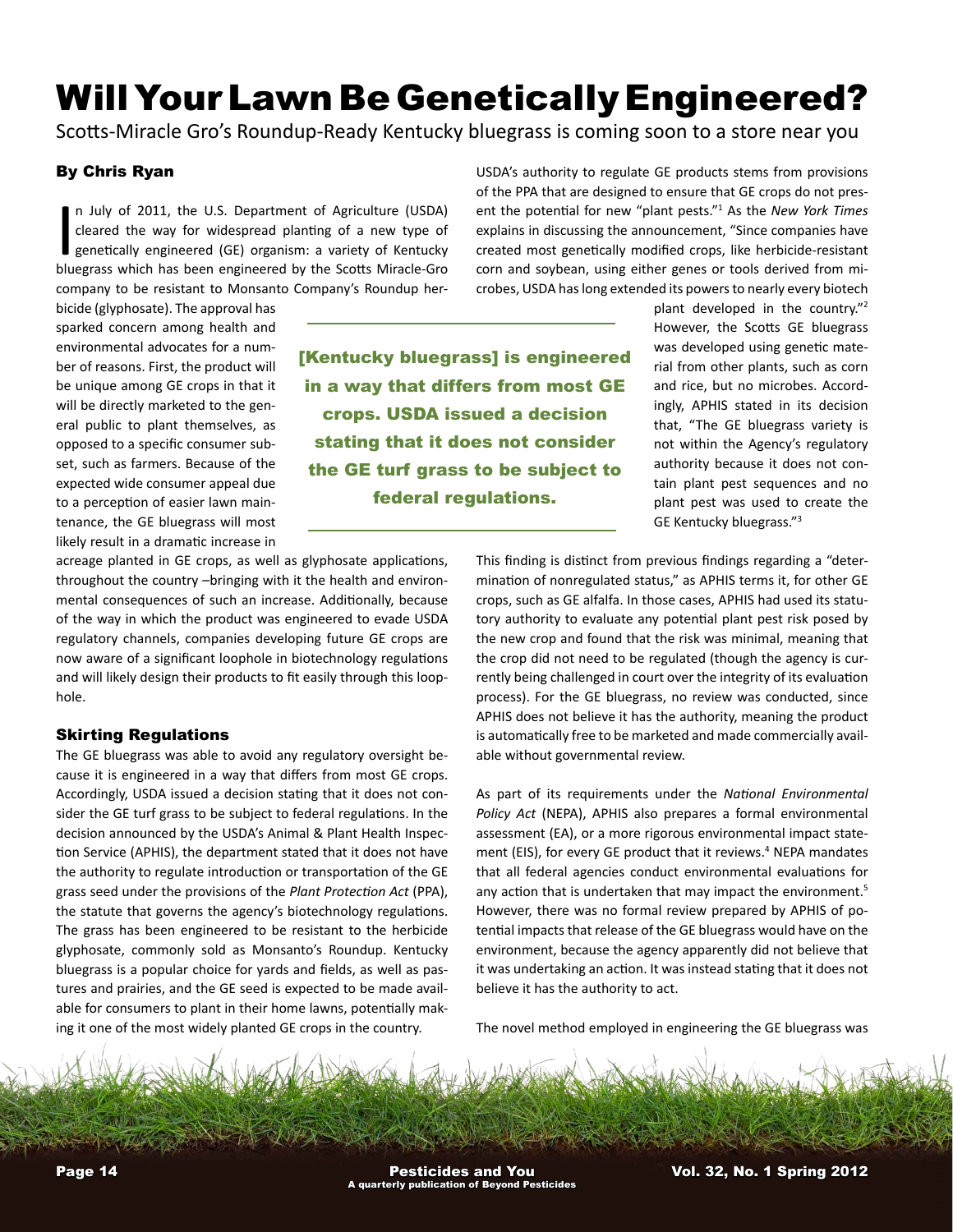specifically designed for the purposes of avoiding the APHIS regulatory process through which all other GE products go. In its letter to APHIS concerning the GE grass, the Scotts company specifically states that, "Because Kentucky bluegrass itself is not a plant pest, no plant pest components will be involved in the transformation, and the native plant genomes that will be used are fully classified... Scotts therefore maintains that under current regulations, transgenic Kentucky bluegrass…does not satisfy any of the regulatory criteria that would subject it to [APHIS] oversight."6 In detailing the specific engineering methods it used, Scotts then asked the agency to concur that the bluegrass would not be subject to review or regulation. In a short letter of response, APHIS did just that, saying, "Because no plant pests, unclassified organisms, or organisms whose classification is unknown were used to genetically engineer this variety of GE Kentucky bluegrass, APHIS has no reason to believe it is a plant pest and therefore does not consider the Kentucky bluegrass… to be regulated under 7 CFR part 340 and is not subject to the plant pest provisions of the PPA."7

Responding to questions about whether this decision sets a precedent for future unregulated approval of GE crops, APHIS indicates that the decision does not represent a shift in policy and that it will make decisions on a case-by-case basis. However, the agency added that, "If a GE organism is not a plant pest, is not made using plant pests, and APHIS has no reason to believe that it is a plant

**Scotts** 

**GRASS SE** 

**KENTUCKY BLUEGRA** 

**RoundUp** 

**Ready** 

pest, then the GE organism would not fall under APHIS regulatory authority."8 This makes clear a significant loophole in the regulation of biotechnology in the U.S. If companies can find ways to engineer the GE products they develop without the use of microbes or other plant pests, then those products will not be subject to any sort of, even limited, public health or environmental oversight prior to being put on the market for the public to obtain.

#### Consequences

There is little doubt that, if homeowners around the country start sowing

GE bluegrass seed on their properties in large numbers, this will result in a dramatic increase in the amount of Roundup that is sprayed onto the American landscape. Despite claims from biotechnology companies that herbicide resistant crops will reduce overall pesticide applications, studies have consistently shown that applications actually increase, as applicators are more likely to simply douse their crops with the chemicals, since they know it will not harm them and they want to eradicate as many weeds as possible. For example, a 2009 report on the effect of GE crops on pesticide use throughout the country found that, over the first 13 years of the commercial availability of GE crops in the U.S., pesticide use has increased by 383 million pounds.<sup>9</sup> Additionally, according to an analysis of the *2010 Agricultural Chemical Use Report* released by USDA's National Agricultural Statistics Service (NASS), $10$  glyphosate use has dramatically increased over the last several years, while the use of other toxic chemicals such as atrazine has not declined. The 2010 report shows that, in the states surveyed, 57 million pounds of glyphosate were applied that year on corn fields. Ten years prior, in 2000, this number was only 4.4 million pounds, and in 2005, it was still less than half of 2010 numbers at 23 million pounds. Intense corn growing regions have experienced an even greater increase in glyphosate applications. Glyphosate use on corn in the state of Nebraska increased by more than five times in just seven years, going from 1.25 million pounds applied in 2003 to more than seven million pounds in

> 2010. When pesticide use is compared to the increasing adoption of GE crops over the same time period –in 2000, GE corn made up 25% of all corn planted in the U.S. and, by 2010, this number was  $86\%^{11}$  – the correlation is unmistakable.

> Aside from the likely increase in residential herbicide applications as a result of home

> > ACH OF CHILDREN<br>!!!: CAUTION PRECAUCIO mill

plantings, allowance of the GE bluegrass presents the potential for increased difficulties for organic farmers and ranchers. Because of the popularity of Kentucky bluegrass for use in yards, pastures, and prairies, its reach is expected to be quite widespread. This will make conversion of new land to organic food production more difficult as, according to APHIS's fact sheet on the decision, "Once established,

*Simulated product label.*

**Turf Bu** 

**RESEALABLE BAG**